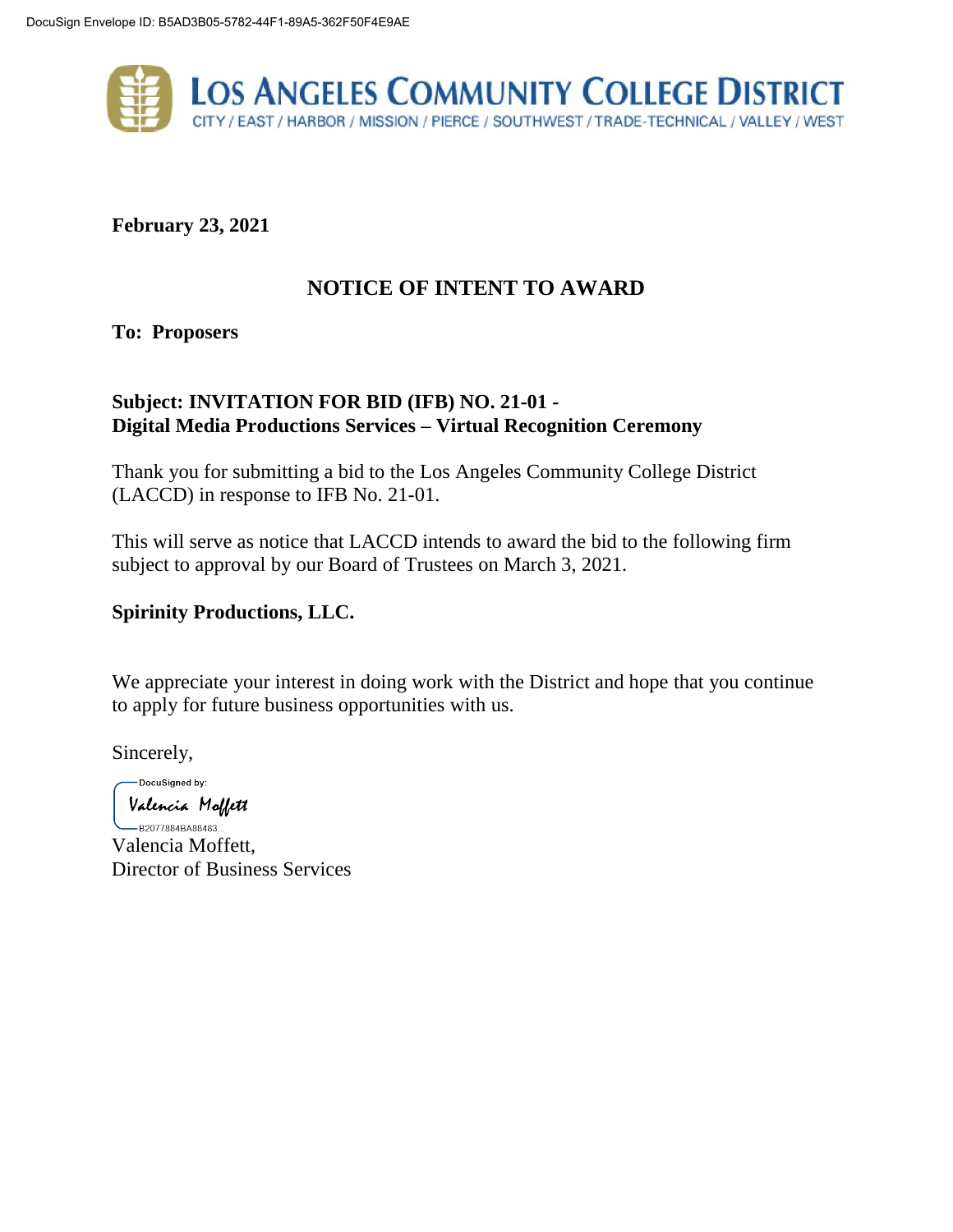

#### **Certificate Of Completion**

Envelope Id: B5AD3B05578244F189A5362F50F4E9AE Status: Completed Subject: Please DocuSign: Notice of Intent to Award IFB NO. 21-01 \_ 02\_23\_21 (002).docx Source Envelope: Document Pages: 1 Signatures: 1 Signatures: 1 Envelope Originator: Certificate Pages: 4 **Initials: 0** Initials: 0 **Andrea R. Daniel** Andrea R. Daniel AutoNav: Enabled EnvelopeId Stamping: Enabled Time Zone: (UTC-08:00) Pacific Time (US & Canada)

#### **Record Tracking**

Valencia Moffett moffetvm@laccd.edu Director of Business Services

(None)

Status: Original 2/23/2021 12:49:23 PM

Los Angeles Community College District Security Level: Email, Account Authentication

**Electronic Record and Signature Disclosure:**  Accepted: 4/4/2020 3:54:21 PM

Holder: Andrea R. Daniel danielar2@laccd.edu

> .<br>DocuSianed by: Valencia Moffett ۔<br>...B2077884BA88483

Signature Adoption: Pre-selected Style Using IP Address: 204.102.252.8

770 Wilshire Blvd Los Angeles, CA 90017 danielar2@laccd.edu IP Address: 204.102.252.8

Location: DocuSign

# **Signer Events Signature Timestamp**

Sent: 2/23/2021 12:51:24 PM Viewed: 2/23/2021 12:51:47 PM Signed: 2/23/2021 12:51:56 PM

| ID: fe3db48a-bbd7-4129-ab3c-c6a3e15d9d18                                                   |                                                                                     |                                                                                                  |
|--------------------------------------------------------------------------------------------|-------------------------------------------------------------------------------------|--------------------------------------------------------------------------------------------------|
| In Person Signer Events                                                                    | <b>Signature</b>                                                                    | Timestamp                                                                                        |
| <b>Editor Delivery Events</b>                                                              | <b>Status</b>                                                                       | Timestamp                                                                                        |
| <b>Agent Delivery Events</b>                                                               | <b>Status</b>                                                                       | Timestamp                                                                                        |
| <b>Intermediary Delivery Events</b>                                                        | <b>Status</b>                                                                       | Timestamp                                                                                        |
| <b>Certified Delivery Events</b>                                                           | <b>Status</b>                                                                       | Timestamp                                                                                        |
| <b>Carbon Copy Events</b>                                                                  | <b>Status</b>                                                                       | Timestamp                                                                                        |
|                                                                                            |                                                                                     |                                                                                                  |
| <b>Witness Events</b>                                                                      | <b>Signature</b>                                                                    | Timestamp                                                                                        |
| <b>Notary Events</b>                                                                       | <b>Signature</b>                                                                    | Timestamp                                                                                        |
| <b>Envelope Summary Events</b>                                                             | <b>Status</b>                                                                       | <b>Timestamps</b>                                                                                |
| <b>Envelope Sent</b><br><b>Certified Delivered</b><br><b>Signing Complete</b><br>Completed | Hashed/Encrypted<br><b>Security Checked</b><br>Security Checked<br>Security Checked | 2/23/2021 12:51:24 PM<br>2/23/2021 12:51:47 PM<br>2/23/2021 12:51:56 PM<br>2/23/2021 12:51:56 PM |
| <b>Payment Events</b>                                                                      | <b>Status</b>                                                                       | <b>Timestamps</b>                                                                                |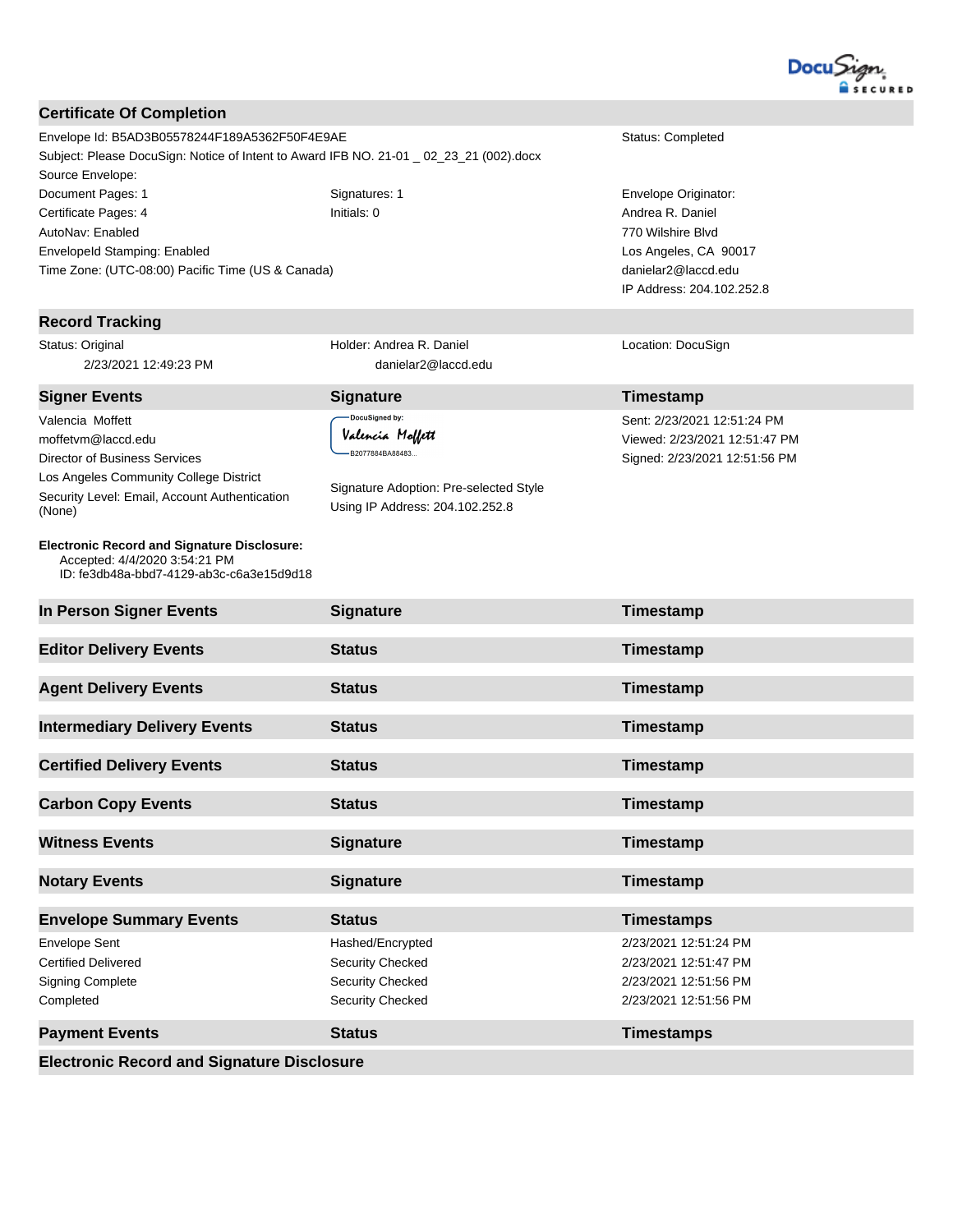## **ELECTRONIC RECORD AND SIGNATURE DISCLOSURE**

From time to time, Los Angeles Community College District (we, us or Company) may be required by law to provide to you certain written notices or disclosures. Described below are the terms and conditions for providing to you such notices and disclosures electronically through the DocuSign system. Please read the information below carefully and thoroughly, and if you can access this information electronically to your satisfaction and agree to this Electronic Record and Signature Disclosure (ERSD), please confirm your agreement by selecting the check-box next to 'I agree to use electronic records and signatures' before clicking 'CONTINUE' within the DocuSign system.

## **Getting paper copies**

At any time, you may request from us a paper copy of any record provided or made available electronically to you by us. You will have the ability to download and print documents we send to you through the DocuSign system during and immediately after the signing session and, if you elect to create a DocuSign account, you may access the documents for a limited period of time (usually 30 days) after such documents are first sent to you. After such time, if you wish for us to send you paper copies of any such documents from our office to you, you will be charged a \$0.00 per-page fee. You may request delivery of such paper copies from us by following the procedure described below.

## **Withdrawing your consent**

If you decide to receive notices and disclosures from us electronically, you may at any time change your mind and tell us that thereafter you want to receive required notices and disclosures only in paper format. How you must inform us of your decision to receive future notices and disclosure in paper format and withdraw your consent to receive notices and disclosures electronically is described below.

## **Consequences of changing your mind**

If you elect to receive required notices and disclosures only in paper format, it will slow the speed at which we can complete certain steps in transactions with you and delivering services to you because we will need first to send the required notices or disclosures to you in paper format, and then wait until we receive back from you your acknowledgment of your receipt of such paper notices or disclosures. Further, you will no longer be able to use the DocuSign system to receive required notices and consents electronically from us or to sign electronically documents from us.

## **All notices and disclosures will be sent to you electronically**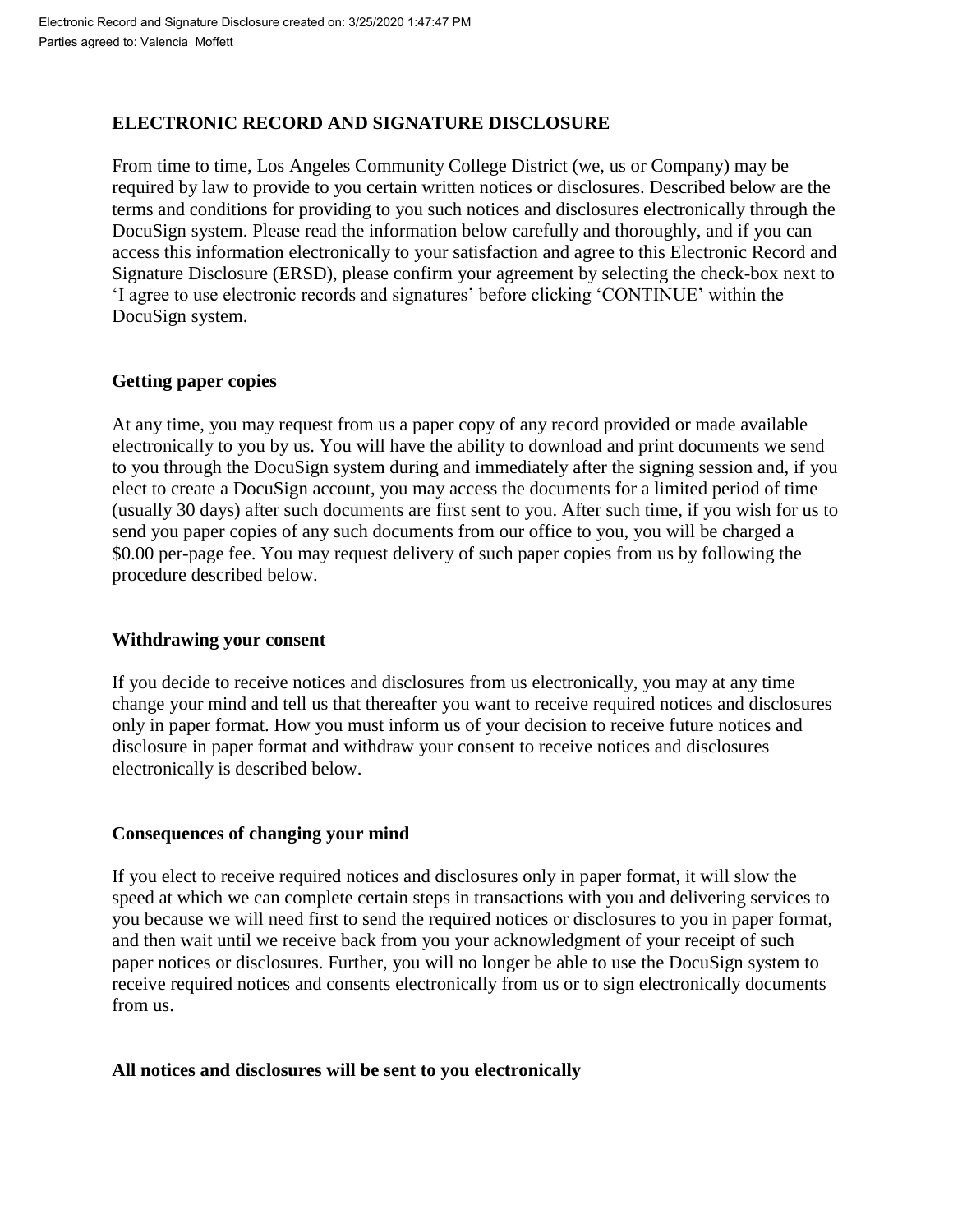Unless you tell us otherwise in accordance with the procedures described herein, we will provide electronically to you through the DocuSign system all required notices, disclosures, authorizations, acknowledgements, and other documents that are required to be provided or made available to you during the course of our relationship with you. To reduce the chance of you inadvertently not receiving any notice or disclosure, we prefer to provide all of the required notices and disclosures to you by the same method and to the same address that you have given us. Thus, you can receive all the disclosures and notices electronically or in paper format through the paper mail delivery system. If you do not agree with this process, please let us know as described below. Please also see the paragraph immediately above that describes the consequences of your electing not to receive delivery of the notices and disclosures electronically from us.

## **How to contact Los Angeles Community College District:**

You may contact us to let us know of your changes as to how we may contact you electronically, to request paper copies of certain information from us, and to withdraw your prior consent to receive notices and disclosures electronically as follows: To contact us by email send messages to: durana@laccd.edu

#### **To advise Los Angeles Community College District of your new email address**

To let us know of a change in your email address where we should send notices and disclosures electronically to you, you must send an email message to us at durana@laccd.edu and in the body of such request you must state: your previous email address, your new email address. We do not require any other information from you to change your email address.

If you created a DocuSign account, you may update it with your new email address through your account preferences.

#### **To request paper copies from Los Angeles Community College District**

To request delivery from us of paper copies of the notices and disclosures previously provided by us to you electronically, you must send us an email to durana@laccd.edu and in the body of such request you must state your email address, full name, mailing address, and telephone number. We will bill you for any fees at that time, if any.

#### **To withdraw your consent with Los Angeles Community College District**

To inform us that you no longer wish to receive future notices and disclosures in electronic format you may: